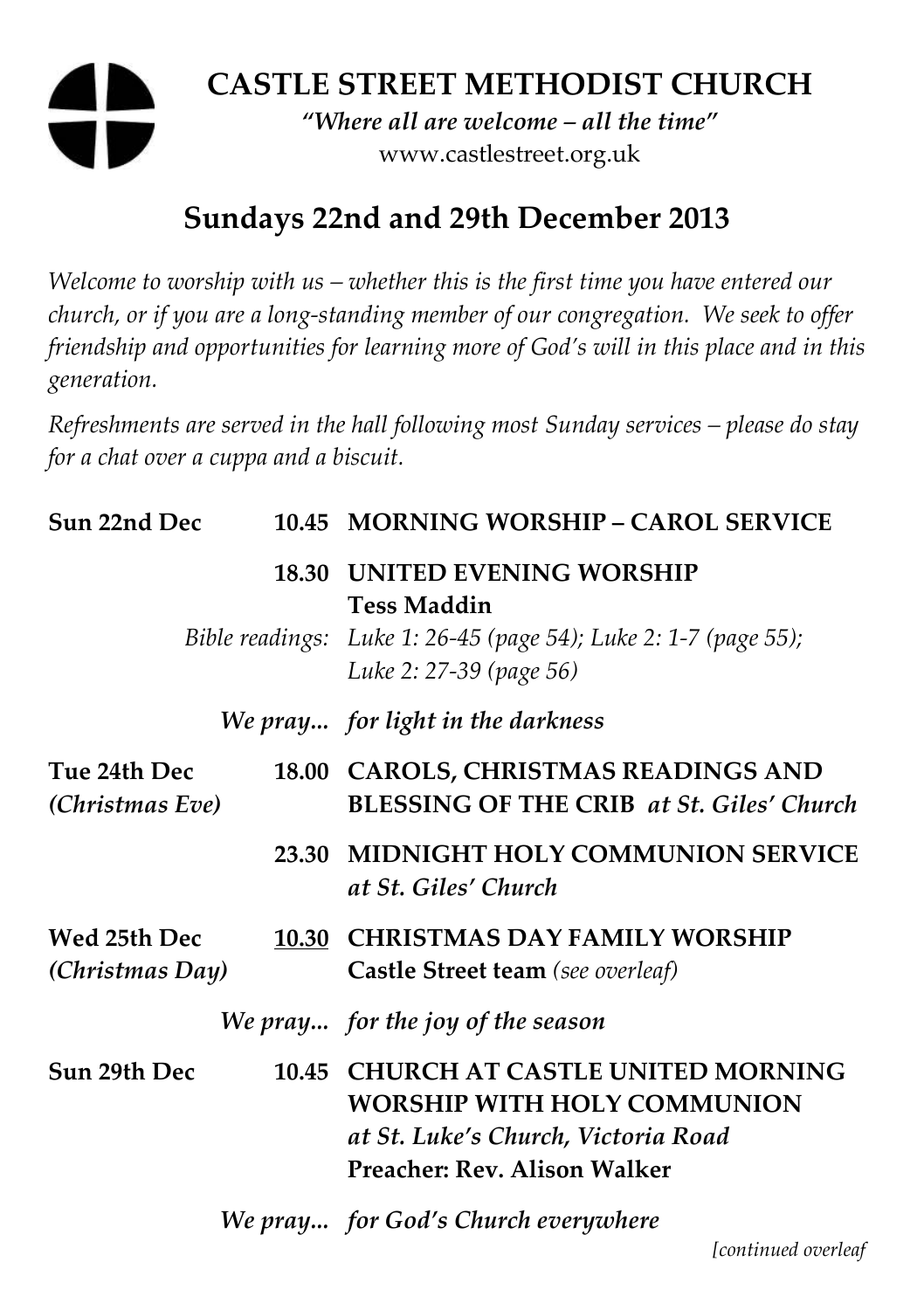# **Sun 5th Jan 10.45 MORNING WORSHIP David Heslam**

#### **18.30 UNITED EVENING WORSHIP** *at C.E.M.*  **Rev. Dr. Lance Stone**

*Please take a copy of* Castle View *for fuller details of what's on each month.* 

**\*\*\*\*\*\*\*\*\*\*\*\*\*\*\*\*** 

#### **Leila Brown, RIP**

It was reported last Sunday that the oldest member of Castle Street's congregation, Leila Brown, had been taken into Addenbrooke's Hospital with a chest infection. She passed away on Tuesday afternoon, not long after being visited by Revd. Alison Walker, and with her niece present. She had not long celebrated her one hundred and second birthday, and had been in good spirits to the end.

Leila's funeral is expected to be held at Emmanuel United Reformed Church (where she attended for many years), but the date and time are not yet known.

+\*+\*+\*+\*+

#### **Christmas Day service**

The short Christmas Day service at Castle Street will start at 10.30am and be led by a small team: mainly Mike, two John Bs and Owen on the organ. For those who do not have to dash on to other events, the stewards will serve the usual tea / coffee and extras after the service. Come and join the Celebration.

+\*+\*+\*+\*+

#### **Services next Sunday (29th December)**

The united Church at Castle service next Sunday morning is at St. Luke's Church, Victoria Road, at 10.45am – not as advertised elsewhere. There is no evening service at either Castle Street or Castle End Mission.

+\*+\*+\*+\*+

#### **Mid-week activities over the holiday period**

Note that there are no Wednesday morning activities at Castle Street until 8th January, and Castle Street Tots resumes on Thursday 9th January.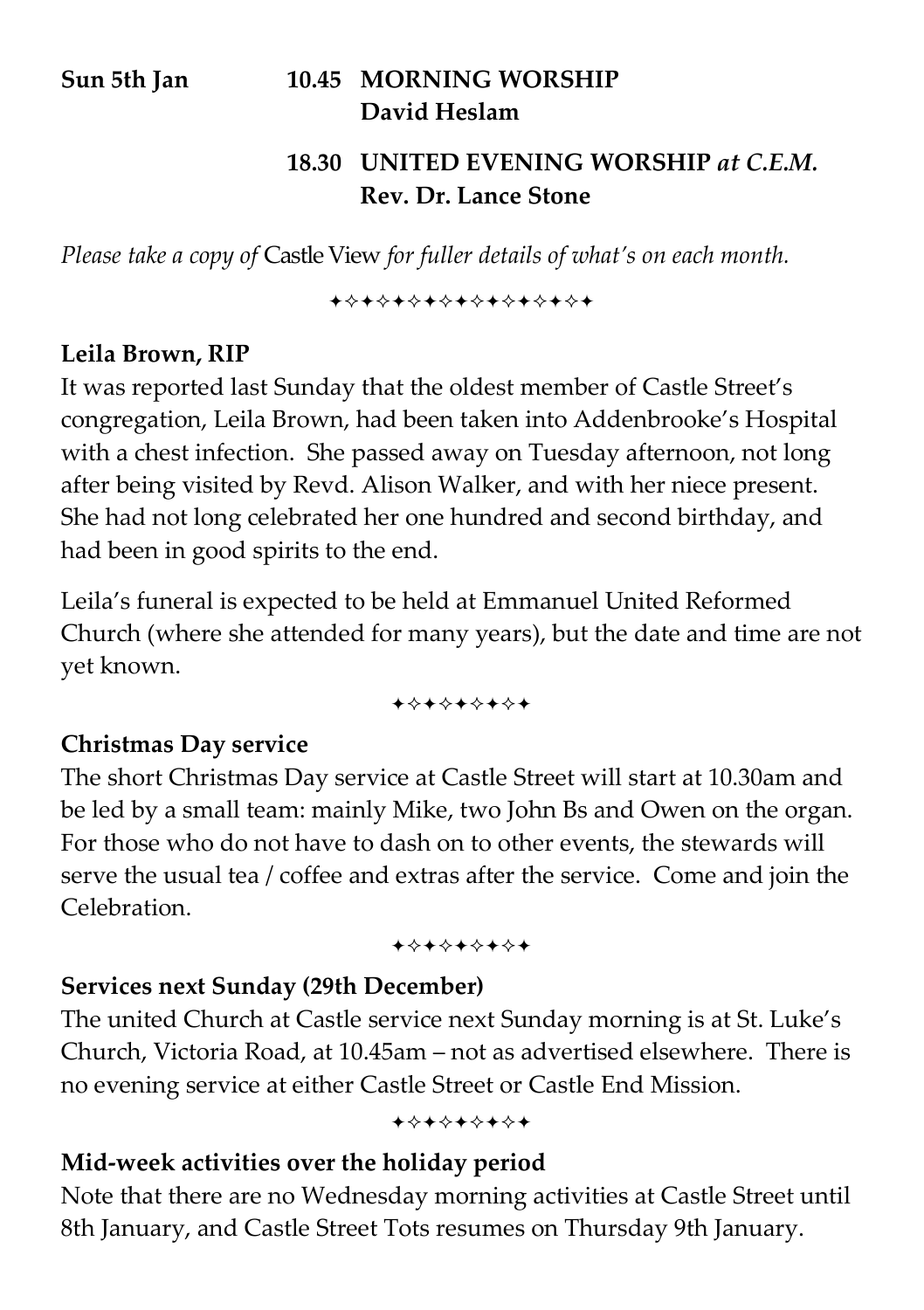# **New Year's Day Viennese Coffee House at St. Augustine's**

Delight the palate with Viennese coffee and cakes, and the ear with the seductive sounds of Strauss waltzes at this annual event on 1st January 2014, between 10.30am and 12.30pm.

+\*+\*+\*+\*+

#### **SOS(P) – Save Our Street (Pastors)**

Cambridge Street Pastors has been greatly blessed over the past three years by support from local government in the form of an annual grant of £5,000. However this support was provided on a three year programme and they have received confirmation that the grant cannot be continued in 2014. This has created a financial crisis for the next six months and they need to reach out to the community for urgent assistance.

They are actively chasing other grant support, but need help now to plug the £5,000 gap in finances – without such aid, the trustees will have to consider how long Cambridge Street Pastors can continue to operate in its current form. Information on ways to give can be found on the website www.cambridgestreetpastors.org.uk – follow the link to "how to give".

+\*+\*+\*+\*+

#### **First Aid Course at Histon on 25th January**

St. John Ambulance is running a basic first aid course on Saturday 25th January 2014 in Histon Methodist Church hall from 2pm until 5pm. It includes all the essential first aid techniques a qualified first aider needs to obtain (or renew after three years) a certificate. The cost is £30 per person, but anyone who would like to attend in order to become an official Castle Street first aider should have a word with Mike Sharpe or any of the stewards as funding will probably be available.

Places should be booked with Christine Pooley as soon as possible, and by 11th January at the latest. The course is limited to fourteen people, but if there is sufficient demand a second course will be run at a later date.

+\*+\*+\*+\*+

#### **Romsey Mill—Twelve Days of Christmas Appeal**

Romsey Mill thanks everyone for donating to their appeal, which ran for the first twelve days of December. The target of £12,000 (to be doubled by local businesses) was reached two days before the appeal ended!